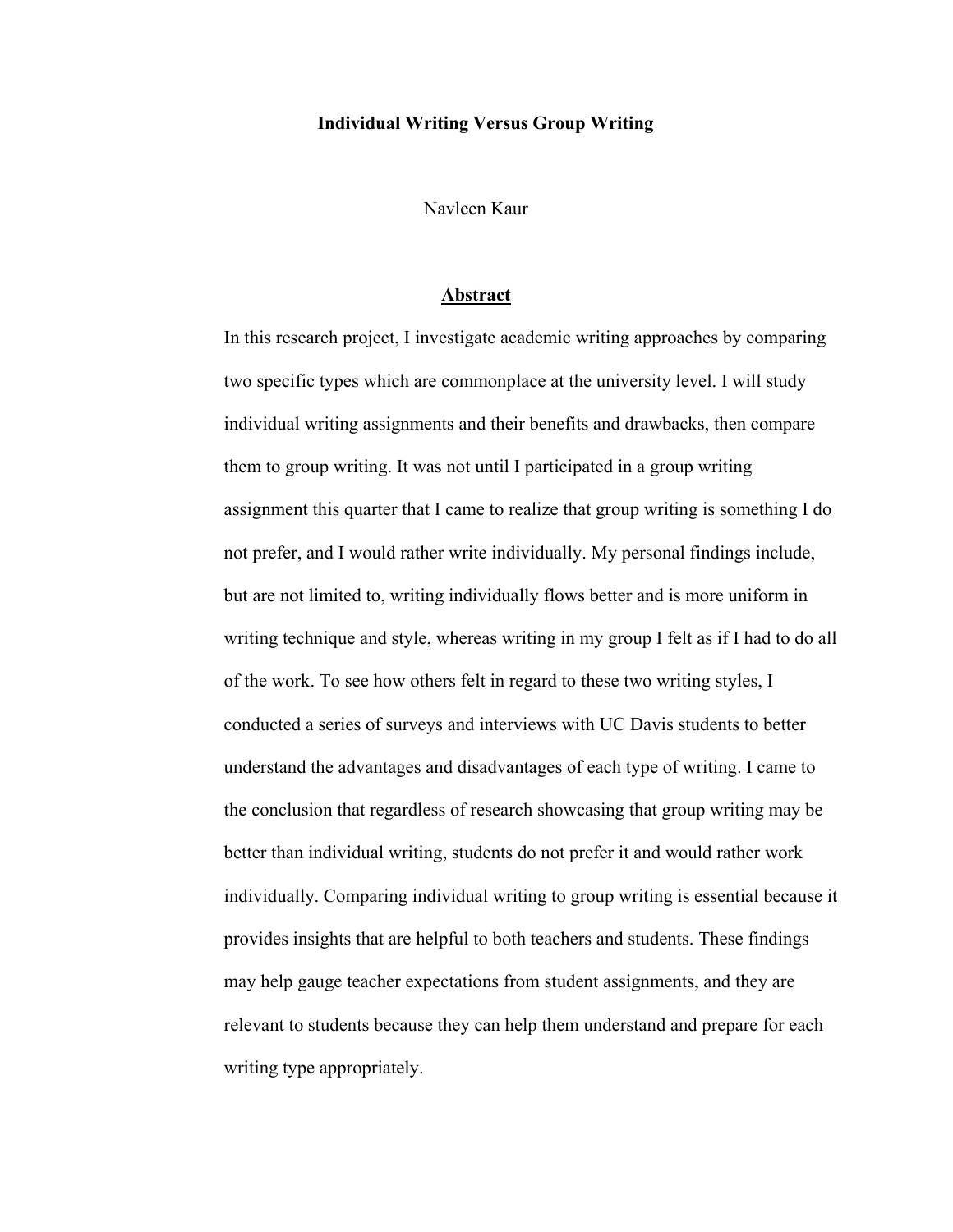Most people are only used to one method of writing, which is individual writing. This is the most common and frequently referred to as a type of writing, especially in school, when most of the work is done independently. The majority of individuals like to self-regulate their own thoughts and writing process. For instance, as Ibis Alvarez, Anna Espasa and Teresa Guasch state in the article, "The Value of Feedback in Improving Collaborative Writing Assignments in an Online Learning Environment," "Writing is in itself a task requiring a high level of cognitive competencies, such as the student being able to self-regulate his/her own learning process" (387). Writing is usually self-planned, with the same process of steps the writer typically always follows. As most students have been taught, those steps may include brainstorming, creating an outline, writing a rough draft, and editing a final draft. After years of writing, students have their routine down and it typically works for the average writer. However, this may result in the writer falling into a rut, because while the writer benefits positively by having a writing method that works for them, it is also negative because they do not try new methods to write and improve. The writer is "trapped" in the same bubble constantly and may not realize other methods of writing more efficiently. For example, as Alvarez, Espasa and Guasch state, "One of the objectives of collaborative writing is to promote the exchange of thoughts and ideas with each other...The teaching of writing is founded on the assumption that students learn well by reading and writing with each other, responding to each other's drafts, negotiating revisions, discussing ideas, sharing perspectives, and finding some level of trust as collaborators in their mutual development" (387). Individual writing hinders certain aspects of writing that other types of writing promotes. Regardless of research showing that group writing is better than individual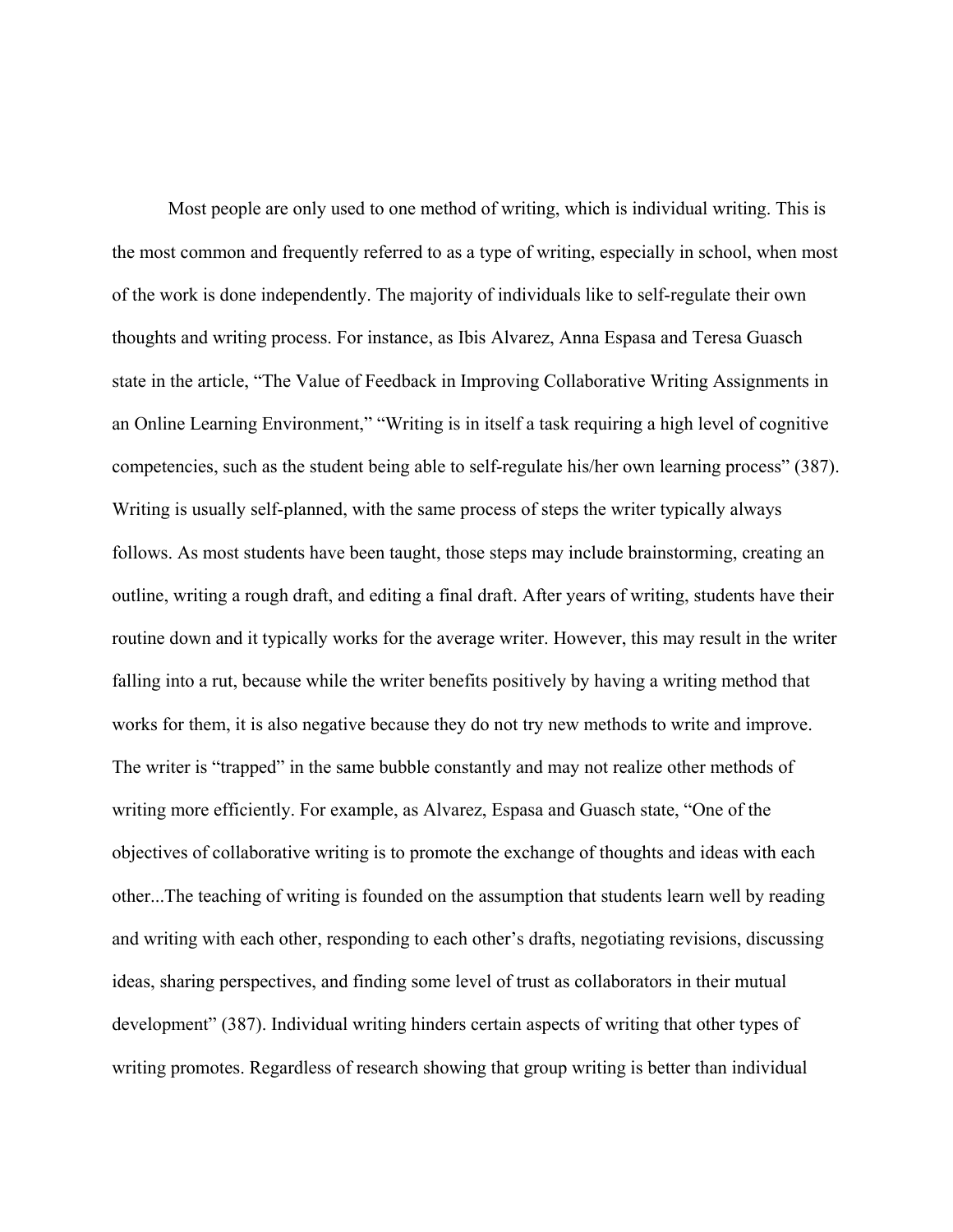writing in those aspects, the research I have conducted, such as the survey where I talked to 11 UC Davis students regarding their experiences with group writing, showcased that students do not like group writing regardless of its advantages. This is important for teachers, because it makes them realize that even though group writing has its advantages, it is not preferred by their students.

There are different types of group writing, ranging from short activities to writing complete assignments. For instance, in high school, many teachers do "Pass-Along" writing activities. This is when the teacher writes the first sentence of the story on the paper, and it then gets passed along by each student as they write the consecutive sentence. This activity promotes creativity and quick thinking by having to analyze the previous sentence someone else wrote and adding another one. Some scholars argue that this type of group writing is an exercise to strengthen individual writing. In accordance, another type of writing that is becoming more and more popular in the academic setting is group writing assignments. For instance, as Eero Sormunen, Mikko Tanni, and Tuulikki Alamettälä write in the article "Students' Group Work Strategies in Source-Based Writing Assignments,*"* "Collaboration brings many benefits to the knowledge building process: for example, joint efforts to complete a learning assignment encourages students to discuss the problem in hand from various viewpoints, to activate and share relevant knowledge about the problem, to generate ideas on how to solve the problem, and to search for and negotiate the use of information sources" (1). Taking part in collaborative writing has similar, but more intense benefits to the "Pass-Along" writing assignments, when it is completed for a group projects, not simply for an activity. As the article states, writing in a collaborative manner allows each individual to think deeper and analyze their thoughts further, because not only do they have to write their own thoughts, they have to understand their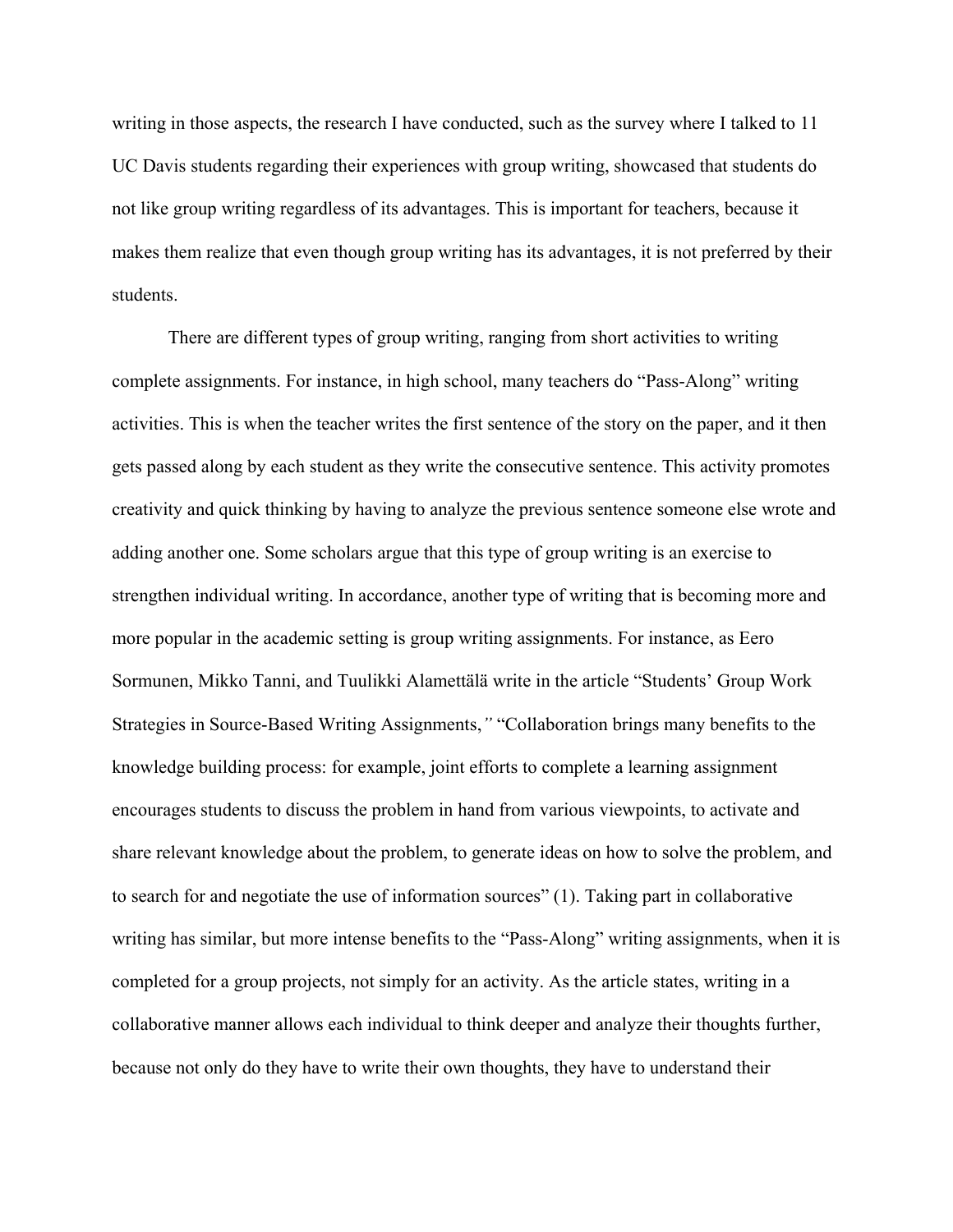counterpart's writing as well. A study, "Collaborative Writing versus Individual Writing: Fluency, Accuracy, Complexity, and Essay Scores" by Jue-Kyoung Pae from the University of Seoul was conducted on 24 students and a total of 106 essays (three collaboratively produced essays and another three individually produced essays of each student), and "The results showed that collaborative writing was better than individual writing in terms of fluency, complexity, and essay score" (121). Collaborative writing allows the strengths of each writer in the group to be seen. For instance, one person may be great at researching and another may be good at collecting the ideas and writing a cohesive paper. As a result, the research shows that the final product with both writers may typically end up being a better piece of work in contrast to each writer doing their work individually. However, even though the research shows that group writing is better, students simply do not like it and do not wish to engage in it.

This quarter I had to write numerous times in a group setting. From planning to the writing and editing, we had to work together as a group. Going into this class I was only familiar with individual writing. Regardless of my bias in the sense that I knew I was going to strongly dislike group writing, I still attempted to go in open minded. However, I still have the same mindset when it comes to group writing, which I simply do not like it. For instance, one main problem I had in my group was that I felt as if I had to "carry the team on my back." I felt as if I was obligated to do the majority of the work, because I did not want to leave my grade to my team members. In fact, for our final research essay our team was docked 10 points, because the student assigned to turn in the assignment turned it in late. As a result, even though all the work I had put in was worthy of an "A" I ended up with a B on that assignment. Regardless of research showing that group writing assignments is better for students in the sense that the final product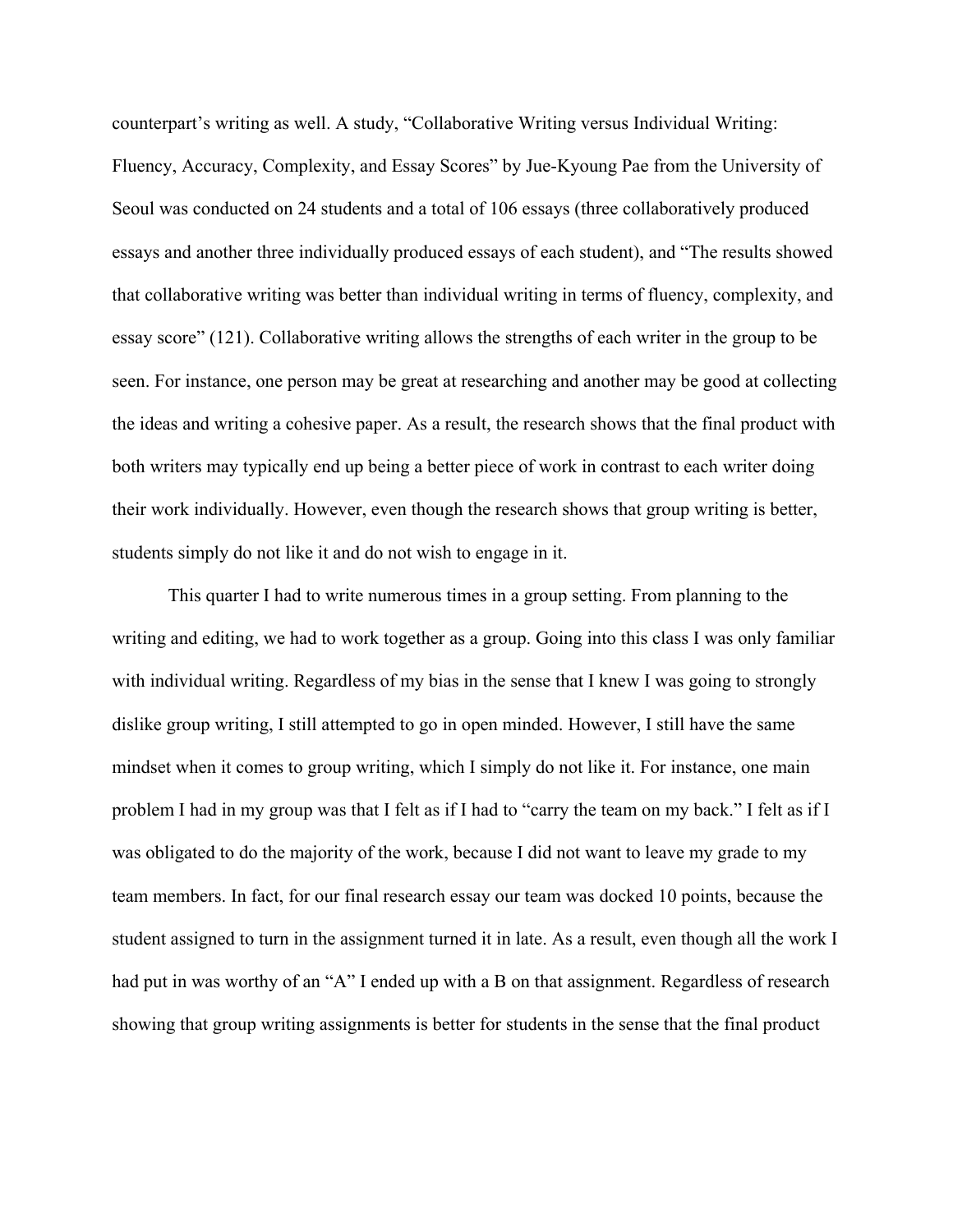may be better, it is still hard for me to leave my grade in the hands of students I do not even know, because I feel as if they do not match my work ethic in order to earn an A.

For this article, I also consulted my own research to understand the viewpoint of students when it comes to group writing versus individual writing. After surveying 11 UC Davis students I realized that their ideology about group writing was similar to my own personal experience. Through the survey, I was able to gain insight and understand the student's perspective regarding individual and group writing. I came to find that 9 out of 11 of the students have written a certain type of group assignment and 8 out of 11 prefer individual writing. Many attributed their need to work independently due to the fact that they either had a bad experience in the past or that they like having their assignments and grades reliant on their own ability, not others, because they said they tend to hold themselves and their grades to a higher standard. It was also stated that students do not prefer group assignments because having too many people writing one paper can get loud and messy. Students also feel as if the final product is less cohesive completed as a group because everyone understands the paper differently and wants to express their own thoughts. I came to learn that a big reason as to why students do not like working in a group is because they prefer working independently, do not necessarily trust their peers with their grades, and think they will be doing the majority of the work. This idea was reiterated in the University of Northern Carolina Chapel Hill's Writer Center, which makes the point that it may be tempting to leave all the work to one person, however, this ends up hurting the group because that one person may not have allocated time correctly to do all the work. The finished assignment may also not be representative of all the group members' final thoughts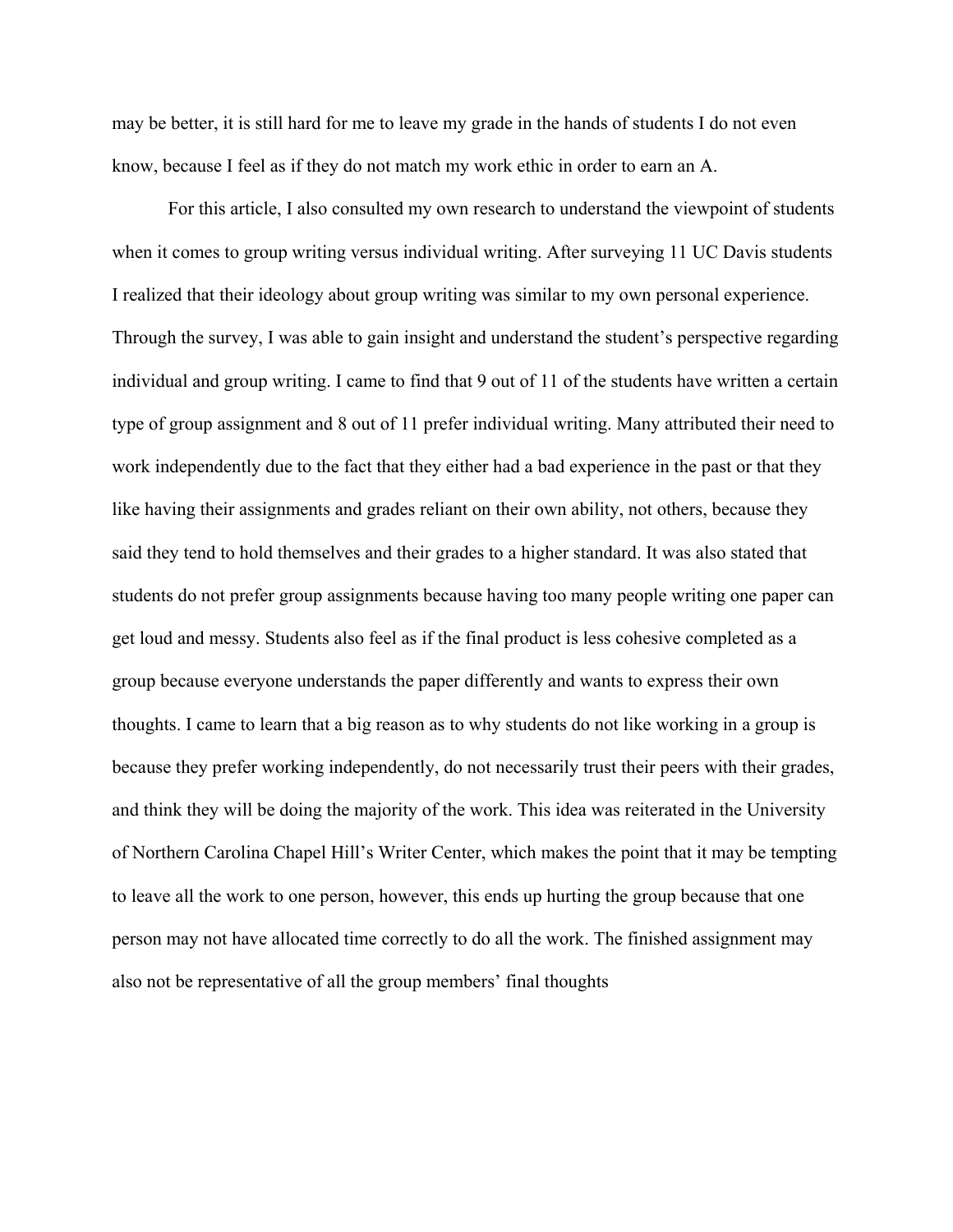Regardless of the research showcasing that group writing is better than individual writing, it was not necessarily surprising to learn that students do not prefer group writing. I had experienced this dislike towards group writing first hand and then this idea was further reiterated in the survey I conducted. The articles written by scholars only looked at the quality of the work but disregarded the student's attitude regarding the group assignment. This is due to the fact that they did not try to understand the student's perspective. However, the research I conducted prioritized the student's viewpoint in accordance to group writing. From the research I conducted I came to realize that not all group writing is "bad," since it does teach valuable lessons such as collaboration and analyzing other students writing. For instance, teachers should still implement smaller group assignments, such as the pass along assignments I discussed previously. This is a low-stakes assignment for students, so they do not focus solely on their grade, but they are learning the skills that group writing provides such as responding to each other's drafts, discussing ideas, and sharing perspectives. I came to learn that the biggest reason students do not prefer group writing is because of the impact it may have on their grade. As a result, I recommend teachers create group writing assignments that teach important aspects without it being weighted towards the student's final grade. This way the students can focus on working with their peers without hating the effect it can have on their grade and teachers can educate their students about specific elements involved with group writing.